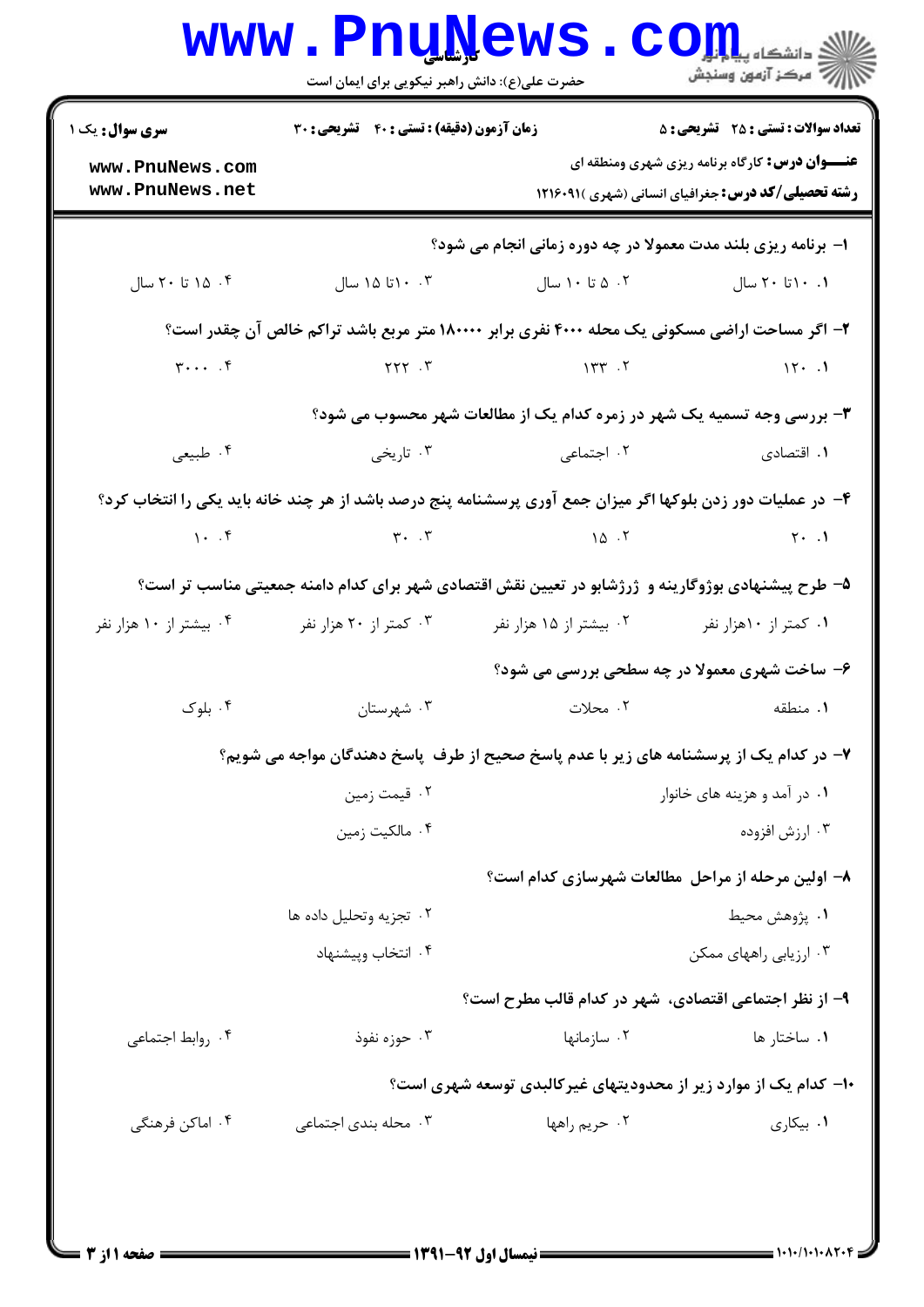|                        | <b>www.PnuNews</b><br>حضرت علی(ع): دانش راهبر نیکویی برای ایمان است                      |                    | د دانشڪاء پيد <mark>م کو</mark><br>اڳ مرڪز آزمون وسنڊش               |  |  |  |
|------------------------|------------------------------------------------------------------------------------------|--------------------|----------------------------------------------------------------------|--|--|--|
| <b>سری سوال : ۱ یک</b> | زمان آزمون (دقیقه) : تستی : 40 گشریحی : 30                                               |                    | <b>تعداد سوالات : تستی : 25 ۔ تشریحی : 5</b>                         |  |  |  |
| www.PnuNews.com        |                                                                                          |                    | <b>عنـــوان درس:</b> کارگاه برنامه ریزی شهری ومنطقه ای               |  |  |  |
| www.PnuNews.net        |                                                                                          |                    | <b>رشته تحصیلی/کد درس: جغرافیای انسانی (شهری )۱۲۱۶۰۹۱</b>            |  |  |  |
|                        | 1۱– کدام یک از موارد از جمله محدودیتهای کالبدی توسعه شهری است؟                           |                    |                                                                      |  |  |  |
|                        | ۰۲ طبقات کم در آمد شهری                                                                  |                    | ۰۱ زمین های بایر                                                     |  |  |  |
|                        | ۰۴ سوء تغذیه                                                                             |                    | ۰۳ بافت های تاریخی                                                   |  |  |  |
|                        |                                                                                          |                    | ۱۲- کدام یک از راههای زیر در شبکه راههای لبه قرار نمی گیرد؟          |  |  |  |
|                        | ۰۲ بزرگراه                                                                               |                    | ۱. فرودگاه                                                           |  |  |  |
|                        | ۰۴ راههای آبی رودخانه ای                                                                 |                    | ۰۳ خطوط راه آهن                                                      |  |  |  |
|                        | ۱۳- در توجه به ارزشها به عنوان یکی از مهمترین اهداف برنامه ریزی شهری کدام مورد مطرح است؟ |                    |                                                                      |  |  |  |
| ۰۴ جامعیت ارزش         | ۰۳ ارزشهای غالب                                                                          | ۰۲ ارزشهای ملی     | ۰۱ ارزشهای دینی                                                      |  |  |  |
|                        |                                                                                          |                    | ۱۴- در کدام شرایط زیر سرانه کاهش می یابد؟                            |  |  |  |
|                        | ۰۲ جمعیت کم-زمین محدود                                                                   |                    | ۰۱ جمعیت زیاد-زمین نامحدود                                           |  |  |  |
|                        | ۰۴ جمعیت کم-زمین نامحدود                                                                 |                    | ۰۳ جمعیت زیاد-زمین محدود                                             |  |  |  |
|                        |                                                                                          |                    | ۱۵– کدام یک از کاربریهای زیر در ارتباط غیر مستقیم با مردم قرار دارد؟ |  |  |  |
| ۰۴ مراکز مذهبی         | ۰۳ مراکز تفریحی                                                                          | ۰۲ مراکز آموزشی    | ۰۱ مراکز اداری                                                       |  |  |  |
|                        | ۱۶- به طور معمول چند درصد از سرانه ها باید برای راهها در نظر گرفته شود؟                  |                    |                                                                      |  |  |  |
| ۰۴ تا ۴۵ درصد          | ۰۳ تا ۲۰ درصد                                                                            | ۰۲ ـ ۴۵ تا ۵۵ درصد | ۰۱ ۲۰ تا ۳۵ درصد                                                     |  |  |  |
|                        | ۱۷- تعیین کدام یک از سرانه های زیر معمولا توسط مردم انجام می شود؟                        |                    |                                                                      |  |  |  |
| ۰۴ تاسیسات تجاری       | ۰۳ مراگز فرهنگی                                                                          | ۰۲ مراکز مذهبی     | ۰۱ مراکز آموزشی                                                      |  |  |  |
|                        |                                                                                          |                    | 18- کدام یک از تجهیزات و تاسیسات زیر فقط در سطح شهر تعیین می شود؟    |  |  |  |
| ۰۴ آتش نشانی           | ۰۳ دفع زباله                                                                             | ٢. پست             | ۰۱ کشتارگاه                                                          |  |  |  |
|                        |                                                                                          |                    | 19- شهر سازی طرحها باید متکی بر کدام عامل باشد؟                      |  |  |  |
| ۰۴ ساختارهای حکومتی    | ۰۳ شرايط اقتصادي                                                                         | ۰۲ شرایط محیطی     | ۰۱ شرایط سیاسی                                                       |  |  |  |
|                        |                                                                                          |                    | ۲۰- سلسه مراتب راههای شهری تابع کدام شبکه راه است؟                   |  |  |  |
| ۰۴ راههای فرعی         | ۰۳ شریانهای اصلی                                                                         | ۰۲ راههای کمربندی  | ۰۱ اتوبانها                                                          |  |  |  |
|                        |                                                                                          |                    |                                                                      |  |  |  |